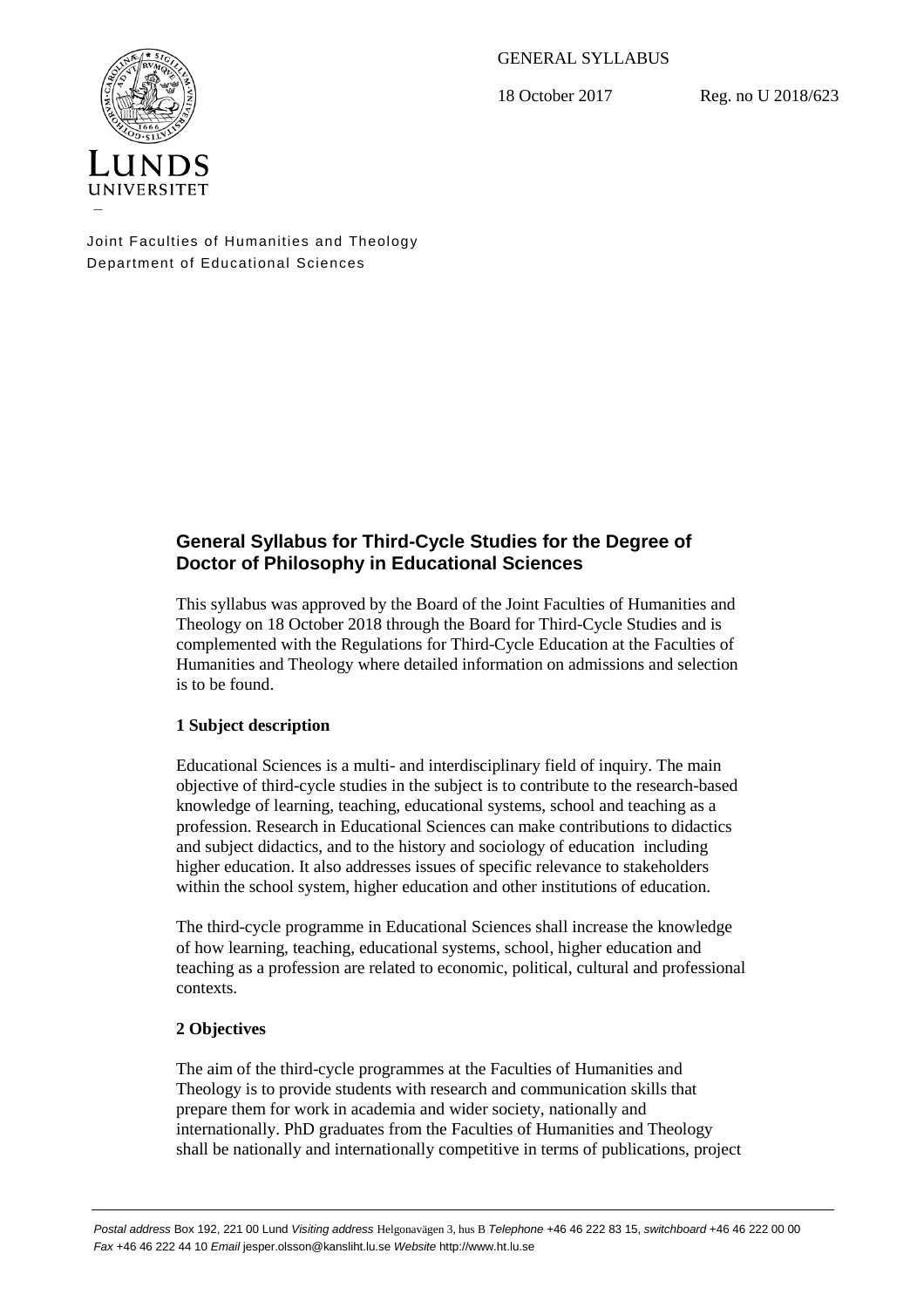applications and positions. The programme is to provide sufficient breadth and specialisation and appropriate teacher training to equip students for teaching posts in higher education.

The completion of the third-cycle programme in Educational Sciences results in a degree of Doctor of Philosophy.

Outcomes for a degree of Doctor in accordance with the Higher Education Ordinance, Annex 2, Qualifications Ordinance:

### *Knowledge and understanding*

For the degree of Doctor the third-cycle student shall – demonstrate broad knowledge and systematic understanding of the research field as well as advanced and up-to-date specialised knowledge in a limited area of this field, and

– demonstrate familiarity with research methodology in general and the methods of the specific field of research in particular.

#### *Competence and skills*

For the degree of Doctor the third-cycle student shall – demonstrate the capacity for scholarly analysis and synthesis as well as to review and assess new and complex phenomena, issues and situations autonomously and critically

– demonstrate the ability to identify and formulate issues with scholarly precision critically, autonomously and creatively, and to plan and use appropriate methods to undertake research and other qualified tasks within predetermined time frames and to review and evaluate such work – demonstrate through a dissertation the ability to make a significant contribution to the formation of knowledge through his or her own research – demonstrate the ability in both national and international contexts to present and discuss research and research findings authoritatively in speech and writing and in dialogue with the academic community and society in general – demonstrate the ability to identify the need for further knowledge, and – demonstrate the capacity to contribute to social development and support the learning of others both through research and education and in some other qualified professional capacity.

#### *Judgement and approach*

For the degree of Doctor the third-cycle student shall – demonstrate intellectual autonomy and disciplinary rectitude as well as the ability to make assessments of research ethics, and – demonstrate specialised insight into the possibilities and limitations of research, its role in society and the responsibility of the individual for how it is used.

For a degree of Doctor in Educational Sciences, the third-cycle student shall have acquired the following knowledge and skills:

–specialised knowledge and understanding of educational sciences as a field of inquiry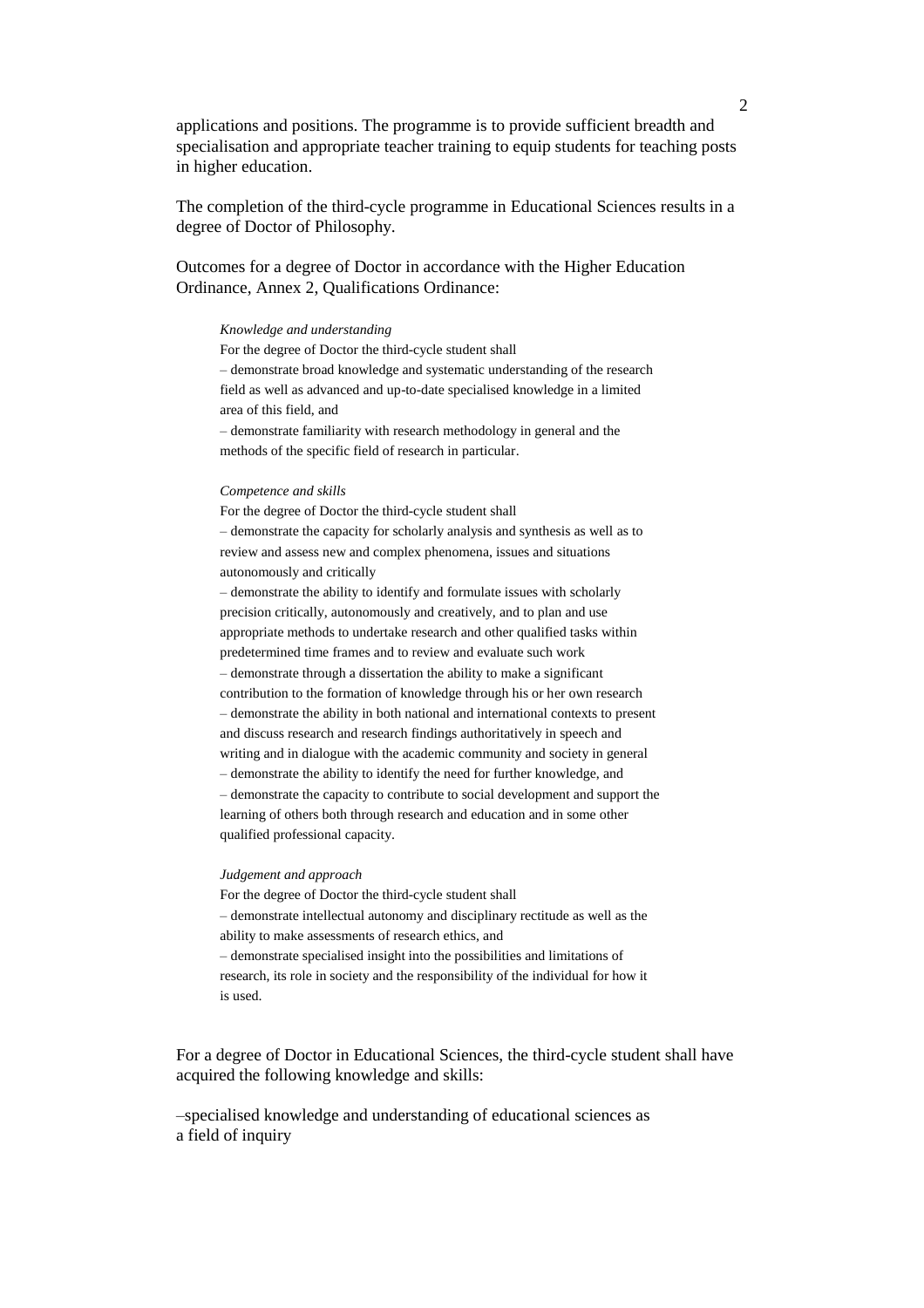–specialised knowledge and understanding of the specific field of research and its relationship to educational sciences as a field of inquiry

–familiarity with theories and methods of educational sciences in general and the methods of the specific field of research in particular –familiarity with the principles of research ethics and the specific considerations of relevance to educational sciences

–the ability to take a position on issues of power, democracy and civic education as an aspect of teaching

## **3 Admission requirements**

Pursuant to the Higher Education Ordinance, Chapter 7 Section 35, the requirements for admission to third-cycle studies are as follows:

The requirements for admission to third-cycle courses and study programmes are that the applicant:

1. meets the general and specific entry requirements that the higher education institution may have laid down, and

2. is considered in other respects to have the ability required to benefit from the course or study programme.

For admission to third-cycle studies at the Faculties of Humanities and Theology, it is always the applicant's responsibility to document his or her eligibility at the deadline for applications.

## **3.1 General admission requirements**

Pursuant to the Higher Education Ordinance, Chapter 7 Section 39, the general requirements for admission to third-cycle studies are as follows:

A person meets the general entry requirements for third-cycle courses and study programmes if he or she:

1. has been awarded a second-cycle qualification

2. has satisfied the requirements for courses comprising at least 240 credits of

which at least 60 credits were awarded in the second-cycle, or

3. has acquired substantially equivalent knowledge in some other way in Sweden or abroad.

The higher education institution may permit an exemption from the general entry requirements for an individual applicant, if there are special grounds.

Second-cycle courses and papers (see Specific admission requirements below) must be categorised as such in the relevant course syllabus.

At the Faculties of Humanities and Theology, the second cycle is defined in accordance with the Higher Education Act Chapter 1 Section 9:

Second-cycle courses and study programmes shall be based fundamentally on the knowledge acquired by students during first-cycle courses and study programmes, or its equivalent.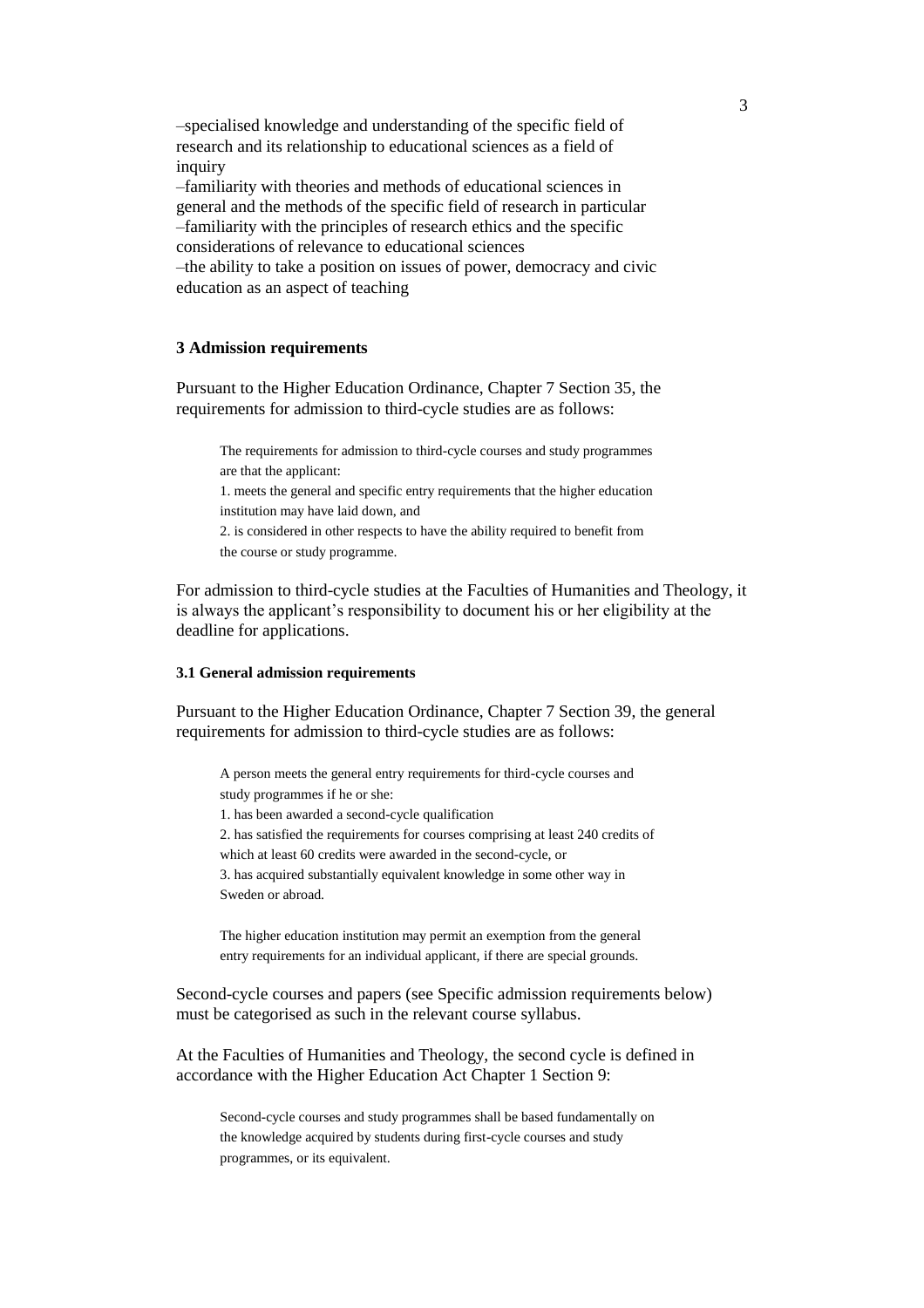Second-cycle courses and study programmes shall involve the acquisition of specialist knowledge, competence and skills in relation to first-cycle courses and study programmes, and in addition to the requirements for first-cycle courses and study programmes shall:

- further develop the ability of students to integrate and make autonomous use of their knowledge

- develop the students' ability to deal with complex phenomena, issues and situations, and

- develop the students' potential for professional activities that demand considerable autonomy, or for research and development work. Ordinance (2006:173).

Assessment of equivalent knowledge (point 3) will normally only be made when the applicant's qualifications are from an educational system in which the above definition of 'second cycle' is not applicable.

#### **3.2 Specific admission requirements**

A person meets the specific admission requirements for third-cycle courses and study programmes if he or she has passed 60 credits in the third-cycle subject including a degree project of 30 credits. At least half of the degree project credits must have been awarded in the second cycle, be of relevance to the subject and meet the requirements of the relevant advertisement of a doctoral studentship.

#### **3.3. Credit transfer**

The Higher Education Ordinance, Chapter 6:

### *Credit transfer*

Section 6 If a student at a higher education institution in Sweden has successfully completed a higher education course or study programme, she or he is entitled to transfer the credits awarded for a course or study programme at another higher education institution. This does not apply, however, if there is a substantial difference between these courses or study programmes.

 The same applies for students who have successfully completed a course or study programme:

1. at a university or higher education institution in Denmark, Finland, Iceland or Norway or a signatory to the Council of Europe's Convention of 11 April 1997 on the Recognition of Qualifications concerning Higher Education in the European Region (Swedish Treaty Series 2001:46), or

2. at Nordiska högskolan för folkhälsovetenskap (NHV – The Nordic School of Public Health). Ordinance (2006:1053).

Section 7 A student is entitled to transfer credits from a course or study programme other than that laid down in Section 6 if the nature and extent of the knowledge and skills cited by the student are such that they correspond on the whole to the course or study programme for which the credits are to be recognised. A student may also be given credit for corresponding knowledge and skills acquired in a vocational or professional capacity. Ordinance (2006:1053).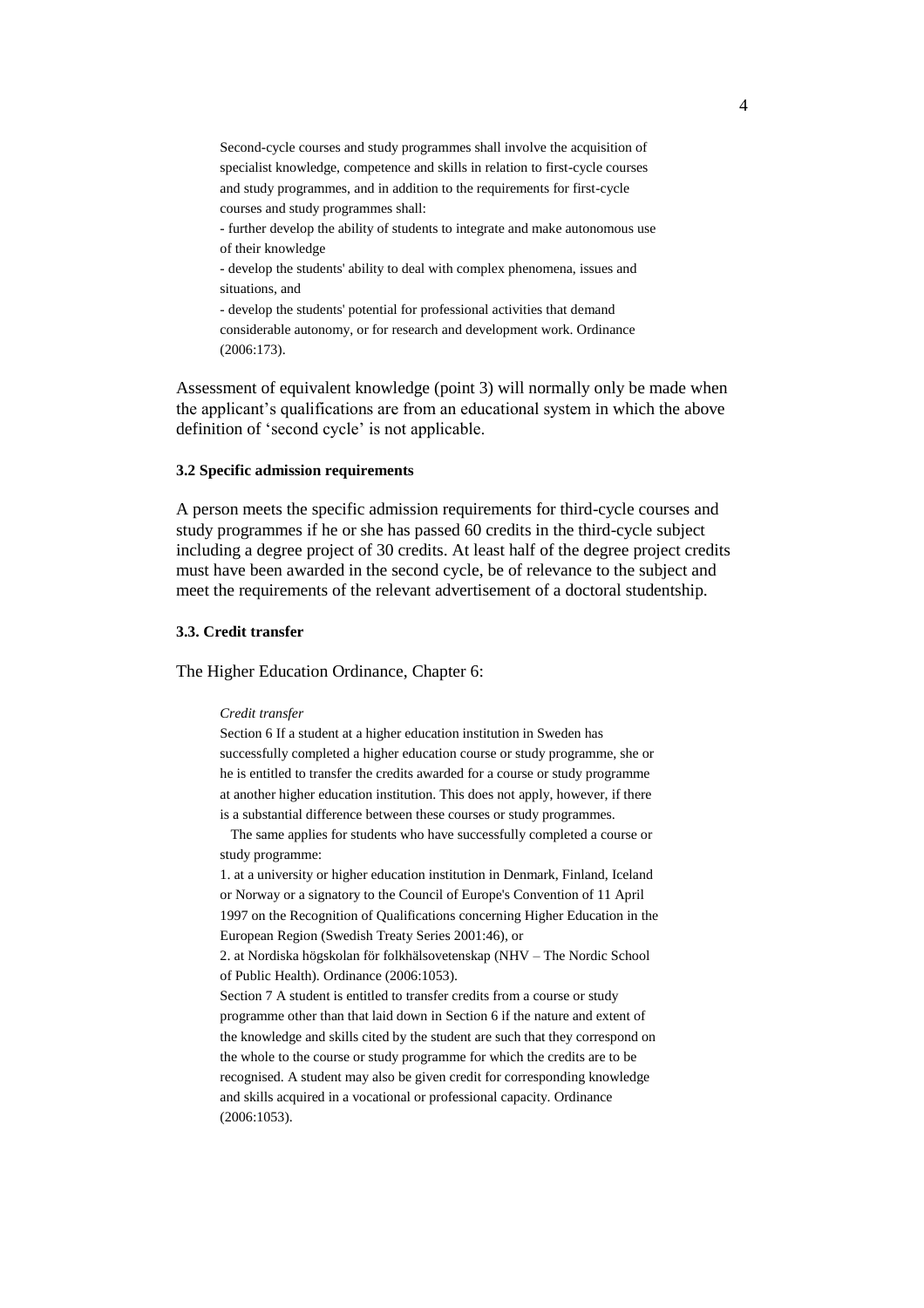Section 8 The higher education institution shall assess whether credits can be awarded for the prior course or study programme or professional or vocational experience.

 Credits may only be awarded to those who are students unless otherwise provided by statute or ordinance. Ordinance (2010:1064).

At the Faculties of Humanities and Theology, students must apply for credit transfer. The application will only be considered if it is submitted together with an application for admission to third-cycle studies. A decision on credit transfer is taken in conjunction with a decision on admission. Credit transfer normally affects the length of the doctoral studentship awarded in the decision on admission. In conjunction with a proposed decision, the relevant department is to propose the length of the doctoral studentship and any credit transfer.

### **3.4. Selection**

The Higher Education Ordinance, Chapter 7 Section 41:

In selecting between applicants who meet the requirements laid down in Sections 35 & 36 their ability to benefit from the course of study programmes shall be taken into account.

The higher education institution determines which assessment criteria shall be used in determining the ability to benefit from the courses and study programmes.

However, the fact that an applicant is considered able to transfer credits from prior courses and study programmes or for professional or vocational experience may not alone give the applicant priority over other applicants. Ordinance (2010:1064).

The Faculties of Humanities and Theology will assess the applicant's ability to benefit from the programme against the criteria of quality, quantity, development and relevance.

## **4 The programme for a degree of Doctor**

Third-cycle studies comprise four years of full-time study (240 credits). Part-time studies (at least 50%) may be pursued but must be completed within eight years.

### **4.1 Programme design**

The programme comprises 240 credits, made up of courses comprising 60 credits and an academic thesis (PhD thesis) comprising 180 credits. Teaching is in the form of courses and seminars, and supervision of the thesis work.

For a degree of Doctor the research student must have successfully completed all assessed components of the programme and the PhD thesis.

## **4.2 Supervision**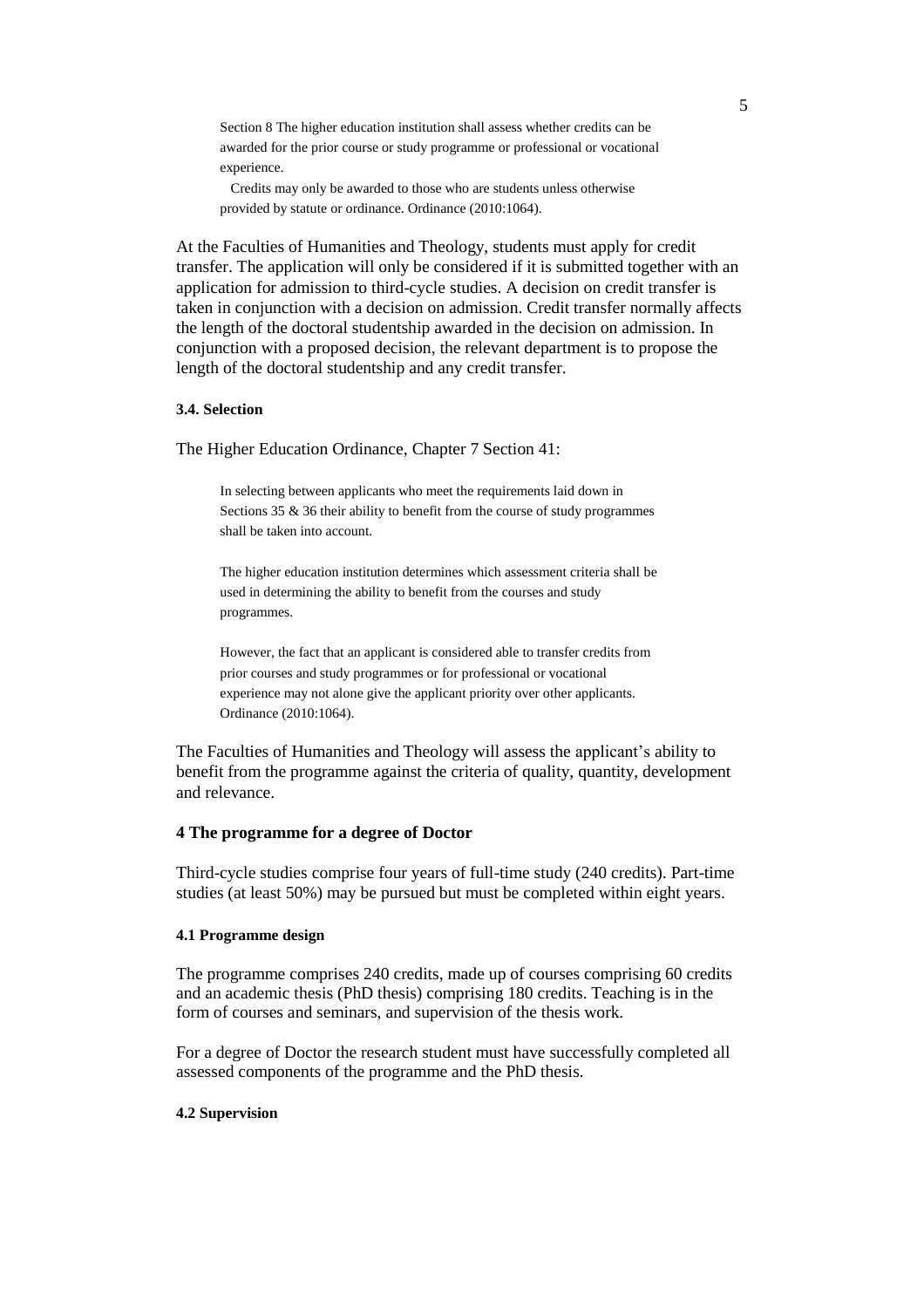At least two supervisors shall be appointed for each doctoral student. One of them shall be nominated as the principal supervisor. The principal supervisor must have the qualifications of an associate professor and be employed at Lund University. The assistant supervisor must have a PhD degree. The supervisors must have completed supervisor training or be judged by the faculty board to have corresponding qualifications.

The individual study plan must specify the duties and responsibilities of each of the supervisors. Supervision comprises both help with the orientation of studies and thesis work and support throughout the studies. Doctoral students are entitled to supervision comprising 200 working hours distributed across the four-year study period. The hours are to include the supervisor's preparation for supervision (such as reading of thesis drafts), the supervision sessions and the overall planning of the programme, for example with regard to the individual study plan. However, tuition and assessment of the student in the context of third-cycle courses are not to be included in the hours for supervision. The extent of supervision will vary throughout the programme and is to be detailed in the individual study plan and specified in the supervisors' duties plans.

The Higher Education Ordinance, Chapter 6 Section 28:

A doctoral student who so requests shall be allowed to change supervisor.

#### **4.3 Individual study plan**

The Higher Education Ordinance, Chapter 6 Section 29:

An individual study plan shall be drawn up for each doctoral student. This plan shall contain the undertakings made by the doctoral student and the higher education institution and a timetable for the doctoral student's study programme. The plan shall be adopted after consultation with the doctoral student and his or her supervisors.

The individual study plan shall be reviewed regularly and amended by the higher education institution to the extent required after consultation with the doctoral student and his or her supervisors. The period of study may only be extended if there are special grounds for doing so. Such grounds may comprise leave of absence because of illness, leave of absence for service in the defence forces or an elected position in a trade union or student organisation, or parental leave.

The Faculties of Humanities and Theology have decided to adopt a digital tool for individual study plans. The study plan is to be printed and signed once a year by the doctoral student, principal supervisor, head of department and pro dean. Please see instructions appended to the tool.

The obligations of the doctoral student are specified in the Higher Education Ordinance, Chapter 6 Section 30.

## **4.4 Courses and seminars**

6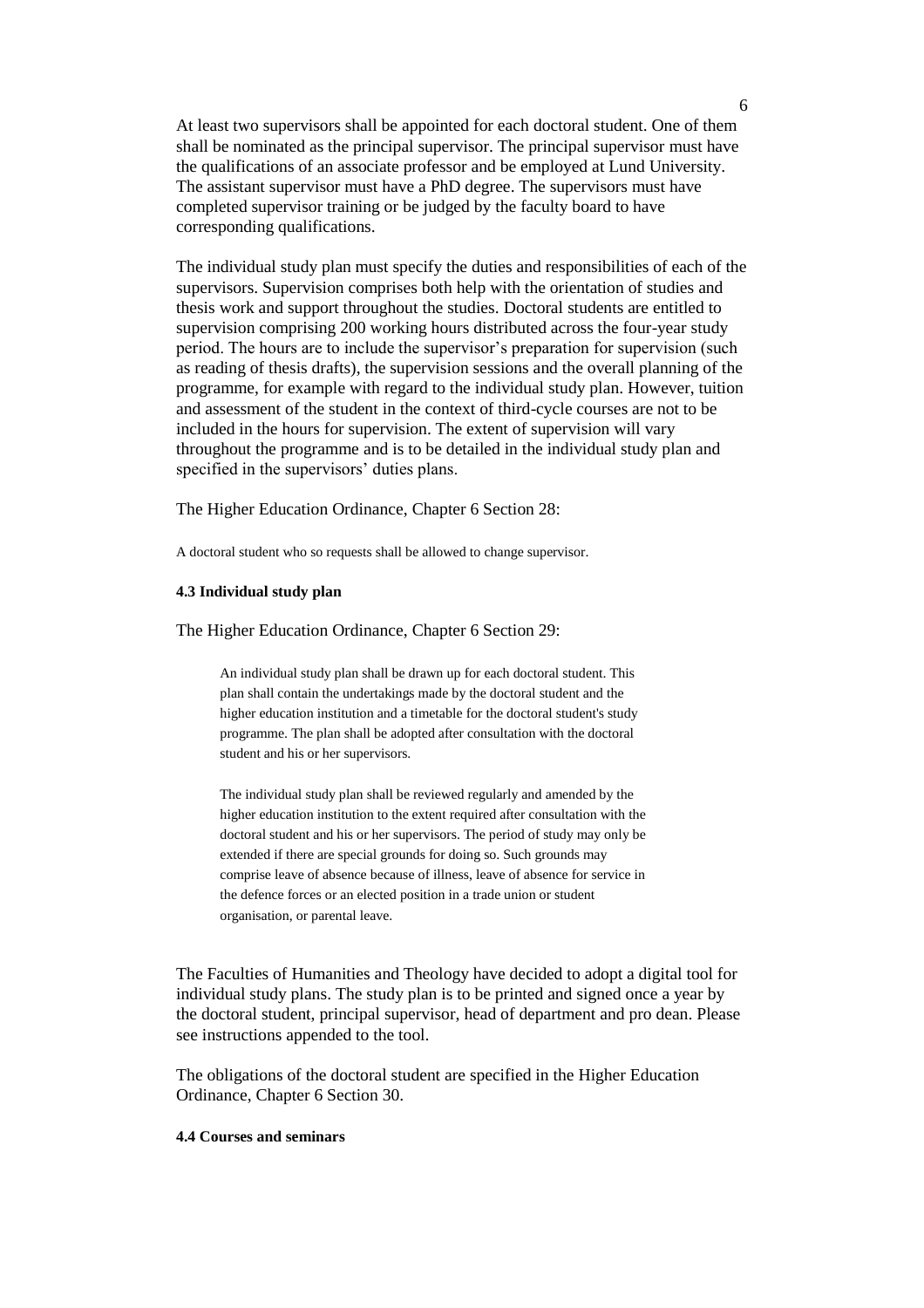The courses that can be included in the programme may be courses offered by the home department or by other departments at or outside Lund University. The Faculties of Humanities and Theology provide a compulsory introduction course of 7.5 credits.

Regulations for third-cycle education at Lund University, section 9:

All doctoral students shall be offered training in teaching and learning in higher education of at least two weeks. Doctoral students who teach in the first or second cycle shall have completed introductory training of at least two weeks or acquired equivalent knowledge in another way.

The faculty board shall decide whether training in higher education teaching and learning shall take the form of an examined component of the programme or form part of the doctoral student's departmental duties.

At the Faculties of Humanities and Theology, the training in higher education teaching and learning is included as a compulsory two-week component of the programme, amounting to 3 credits.

The course component of 60 credits can be divided into:

- 20 credits of compulsory courses including the introduction course (7.5) credits) and educational sciences as a research field, theories and methods
- 20 credits of compulsory courses specialising in the field of the thesis project (e.g. general didactics, subject didactics or other research fields of relevance to educational sciences), and
- 20 credits of elective courses chosen in consultation with the examiner

It is desirable that at least one of the courses is at a higher education institution abroad. A separate seminar series focuses especially on the writing of articles and presentations in English.

The individual study plan is to specify the courses that can be credited towards the degree, including compulsory courses and previous courses for which credit transfer has been granted at the admission of the student (see section 3.3 above). For courses at other faculties, the number of credits available for transfer will be determined by the examiner when the courses are to be entered in the individual study plan.

The examiner on the doctoral programme is appointed by the department on behalf of the faculty board and must normally be employed by Lund University and have the qualifications of an associate professor. One of the grades Pass or Fail will be awarded for all assessed components within the programme.

Active participation in seminars is an essential component of the doctoral programme at the Faculties of Humanities and Theology. The seminar participation of the doctoral student is to be included in the planning in the individual study plan. A preliminary draft of the entire thesis must be presented and discussed at a compulsory final seminar.

## **4.5 Thesis**